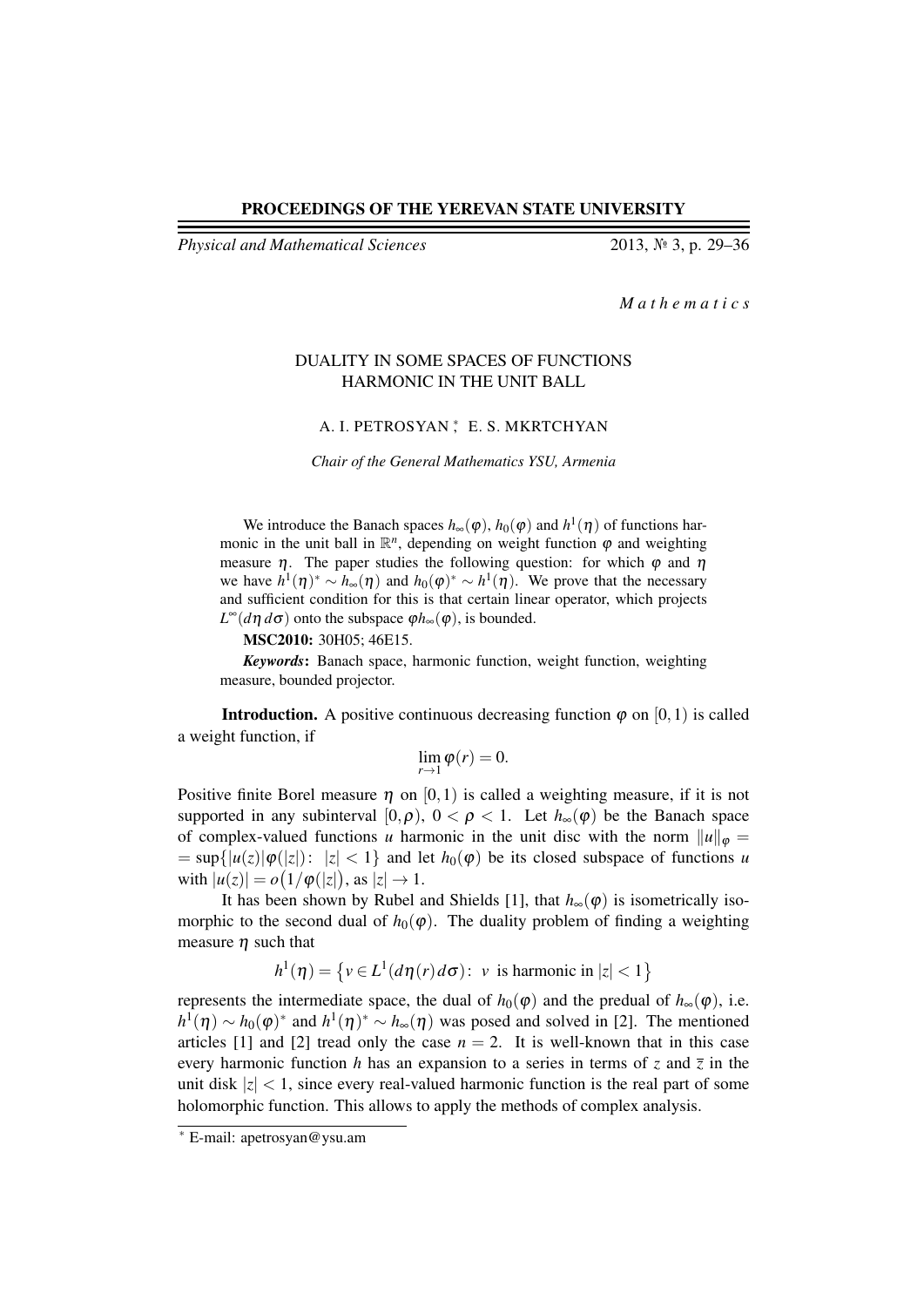In the present work we consider the duality problem in the case of harmonic functions in the unit ball of  $\mathbb{R}^n$ ,  $n > 2$ . In the multidimensional case we can not to speak about connection between harmonic and holomorphic functions, and instead of expansion in *z* and  $\overline{z}$  we deal with expansions in spherical harmonics.

Below the following notation is used:  $x^2$ :  $|x| < 1$ } is the open unit ball in R *n*  $S = \{x \in \mathbb{R}^n : |x| = 1\}$  is the unit sphere in  $\mathbb{R}^n$ ;  $h(B)$  is the vector space of complex-valued functions harmonic in *B* with the usual pointwise addition and scalar multiplication;  $\sigma$  stands for the Lebesgue measure of the area element on *S* normed by the condition  $\sigma(S) = 1$ .

**Spaces of Harmonic Functions.** Let  $\varphi(r)$  be a weight function and  $\eta$  be an weighting measure. We extend  $\varphi$  to the whole *B* by  $\varphi(x) = \varphi(|x|)$ . For  $u \in h(B)$  we define

$$
||u||_{\varphi} = \sup \{ |u(x)|\varphi(x): x \in B \} = \sup \{ M_{\infty}(u,r)\varphi(r): r < 1 \},
$$
  

$$
||u||_{\eta} = \int_{S} \int_{0}^{1} |u(r\zeta)| d\eta(r) d\sigma(\zeta) = \int_{0}^{1} M_{1}(u,r) d\eta(r),
$$

where  $M_{\infty}(u,r) = \sup\{|u(x)|: |x| = r\}$ ,  $M_1(u,r) = \int$ *S*  $|u(r\zeta)| d\sigma(\zeta)$ . We define the

following spaces of harmonic functions:

 $h_{\infty}(\varphi) = \left\{ u \in h(B) \colon ||u||_{\varphi} < \infty \right\},\$  $h_0(\varphi) = \{u \in h(B): \ \lim_{r \to 1} M_\infty(u,r) \varphi(r) = 0\},\$ 

 $h^1(\eta) = \{ u \in h(B) : ||u||_{\eta} < \infty \}.$ 

Obviously,  $h_0(\varphi) \subset h_\infty(\varphi)$ , so, we can use the norm  $||u||_{\varphi}$  on  $h_0(\varphi)$ .

In the following two propositions we establish some basic facts about these spaces.

*Proposition 1.* Let *h* denote any of the spaces  $h_{\infty}(\varphi)$ ,  $h_0(\varphi)$  or  $h^1(\eta)$ . Then:

(i) if *b* is a bounded subset of *h*, then the functions in *b* are uniformly bounded on each compact subset of *B*;

(ii) if the sequence  $u_n$  converges in  $h$ , then it converges uniformly on each compact subset of *B*;

(iii) for any point in  $B$ , the value at that point is a bounded linear functional on *h*;

(iv) *h* is a Banach space;

(v)  $h_0(\varphi)$  is a closed subspace of  $h_{\infty}(\varphi)$ .

*Proof.* In [3] (Proposition 2) in terms of our notations, the following inequality is received for  $u \in h^1(\eta)$ :

$$
|u(x)| \leq \frac{2^n}{(1-|x|)^{(n-1)}} \left(\int_{(1+|x|)/2}^1 |d\eta(t)|\right)^{-1} ||u||_{\eta}, \qquad x \in B.
$$

This gives us (i) and (iii) for  $u \in h^1(\eta)$ . For  $h_{\infty}(\varphi)$  and  $h_0(\varphi)$  these statements are obvious. It is easy to see also that (ii) follows from (i).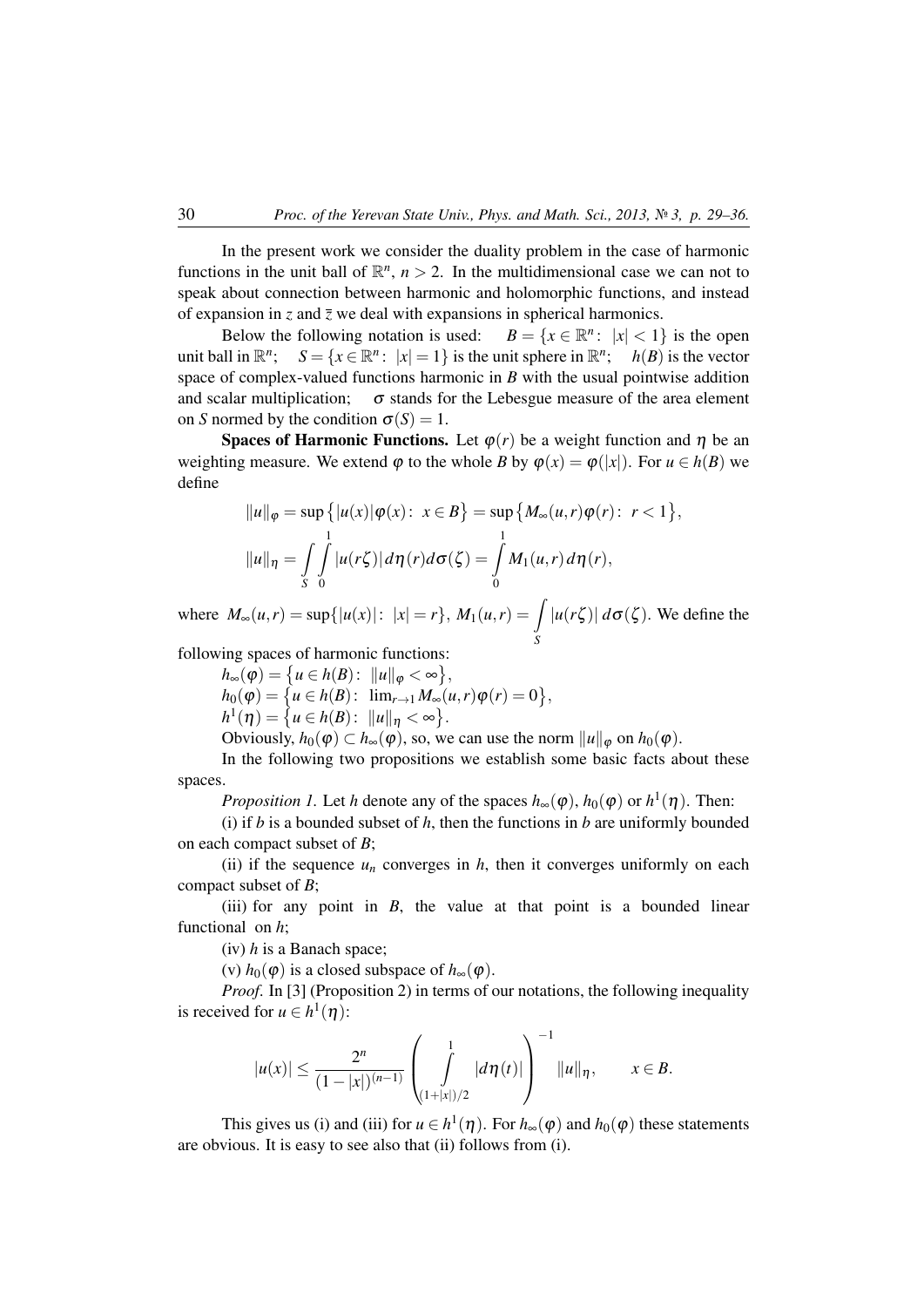Now we prove (iv). The spaces *h* are obviously linear and normed, therefore, it is enough to prove their completeness. First we prove the completeness of  $h^1(\eta).$  Let the sequence  $u_j$  be fundamental in  $h^1(\eta)$ , and let *K* be a compact subset of *B*. From (ii) we deduce that there is a constant  $C = C(K)$  such that  $\max_{x \in K} |u(x)| \le C ||u||_p$  for  $|u_i \in h^1(\eta)$ . Therefore,  $|u_j(x) - u_k(x)| \leq C ||u_j - u_k||_{\eta}$  for any *x* ∈ *K* and *j*, *k*. As *u*<sub>*j*</sub> is fundamental in  $h^1(\eta)$ , then the sequence  $u_j$  converges uniformly to some harmonic in *B* function *u* on compact subsets of *B*. Again, by the fundamentality of  $u_j$ , we have

$$
\int_{S} \int_{0}^{1} |u_j(r\zeta)| d\eta(r) d\sigma(\zeta) = \|u_j\|_{\eta} \le \|u_j - u_k\|_{\eta} + \|u_k\|_{\eta} \le C.
$$
  
By Fatou's lemma, 
$$
\|u\|_{\eta} = \int_{0}^{1} |u(r\zeta)| d\eta(r) d\sigma(\zeta) \le C, \quad \text{i.e. } u \in h^1(\eta).
$$

*S* 0 The case of  $h_{\infty}(\varphi)$  is easier. Let  $u_j \in h_{\infty}(\varphi)$ . The function  $\varphi(x)$  is away from zero on a compact subset  $K$ , hence,

$$
|u_j(x) - u_k(x)| \le C\varphi(x)|u_j(x) - u_k(x)| = C||u_j - u_k||_{\varphi}, \quad x \in K.
$$

As the sequence  $u_j$  is fundamental in  $h_{\infty}(\varphi)$ ,  $u_j$  converges uniformly to some function *u* on compact subsets of *B*, which is harmonic in *B*. Obviously, *u<sup>j</sup>* converges to *u* also in  $h_{\infty}(\varphi)$ .

Part (v) follows from (iv).  $\Box$ *Proposition 2.* Let  $u_{\rho}(x) = u(\rho x)$ ,  $0 \le \rho \le 1$ .

(i) If  $u \in h^1(\eta)$  or  $u \in h_0(\varphi)$ , then  $u_\rho \to u$  in norm as  $\rho \to 1$ ;

(ii) if  $u \in h_{\infty}(\varphi)$ , then  $||u_{\rho}||_{\varphi} \le ||u||_{\varphi}$  and  $u_{\rho} \to u$  pointwise in *B*;

(iii) the harmonic polynomials are dense in  $h^1(\eta)$  and in  $h_0(\varphi)$ ;

(iv) each  $u \in h_{\infty}(\varphi)$  is pointwise limit of some sequence of polynomials bounded in norm.

*Proof.* (i). The statement is obvious for  $h_{\infty}(\varphi)$ . Consider the case of  $h^1(\eta)$ . For any  $\delta \in (0,1)$  we have

$$
|u_{\rho} - u|_{\eta} = \int_{0}^{\delta} \int_{S} |u(\rho r \zeta) - u(r \zeta)| d\sigma(\zeta) d\eta(r) \leq
$$
 (1)

$$
\leq \int_{0}^{\delta} \int_{S} |u(\rho r \zeta) - u(r \zeta)| d\sigma(\zeta) d\eta(r) + \int_{\delta}^{1} \int_{S} (|u(\rho r \zeta)| + |u(r \zeta)|) d\sigma(\zeta) d\eta(r).
$$

Due to subharmonicity of  $|u|$ , the mean value along the unit sphere

$$
m(\rho) = \int\limits_{S} |u(\rho r\zeta)|^p d\sigma(\zeta)
$$

is nondecreasing function of  $\rho$ :  $m(\rho) \le m(1)$ . Hence, using (1), we obtain

$$
||u_{\rho}-u||_{\eta}\leq \int_{0}^{\delta}\int_{S}|u(\rho r\zeta)-u(r\zeta)|d\sigma(\zeta)d\eta(r)+2\int_{\delta}^{1}\int_{S}|u(r\zeta)|d\sigma(\zeta)d\eta(r),
$$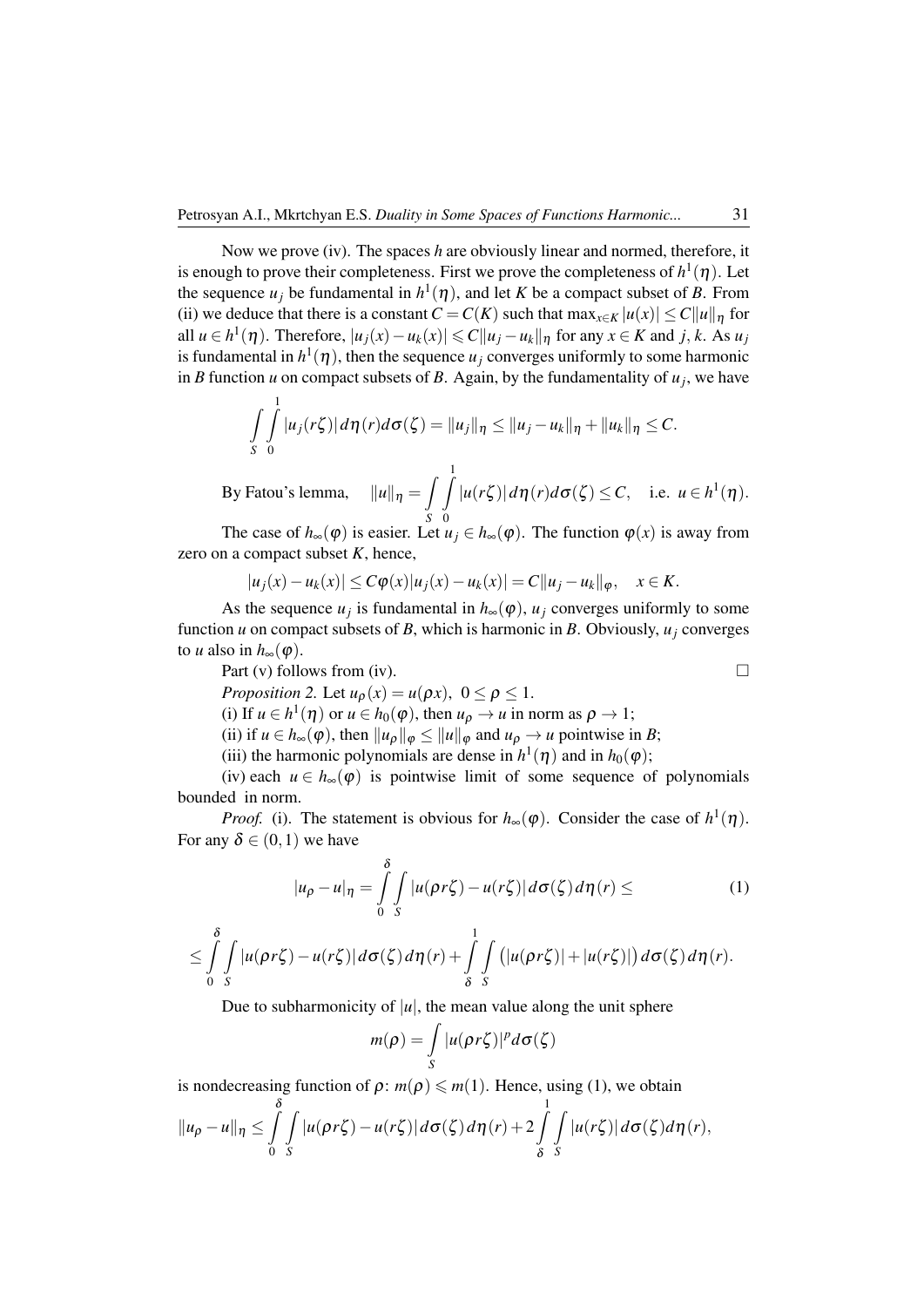so, first by choosing the number  $\delta$ , and then  $\rho$  close to 1, the right hand side of this inequality can be made arbitrary small.

(ii) is immediate from the maximum principle and continuity.

As it is well known, any function harmonic in a neighbourhood of  $\overline{B}$  can be approximated uniformly on  $\overline{B}$  by harmonic polynomials. Using this fact, we deduce (iii) and (iv).  $\Box$ 

We note also that in the [4] the appropriate properties of spaces of holomorphic functions in the ball of  $\mathbb{C}^n$  are given.

**The Reproducing Kernel.** First consider the case  $n = 2$ . If a function *u* is harmonic in the unit disc, then it is a real part of holomorphic function *f* . As  $u = (f + \overline{f})/2$ , we obtain from the expansion in power series

$$
u(re^{i\theta}) = \sum_{k=-\infty}^{\infty} a_k r^{|k|} e^{ik\theta},\tag{2}
$$

where  $0 \le r < 1$ . In the multidimensional case (i.e., if  $n > 2$ ) there is no such connection between harmonic and holomorphic functions, but there is an analog of expansion (2), in which the role of exponentials  $e^{ik\theta}$  play the spherical harmonics. Now we recall some facts from the theory of harmonic functions (for example, [5]) concerning this expansion.

Let  $\mathcal{H}_k(\mathbb{R}^n)$  denote the space of all complex-valued homogeneous harmonic polynomials on  $\mathbb{R}^n$  of degree *k*.

A *spherical harmonic* of degree *k* is the restriction to *S* of an element of  $\mathcal{H}_k(\mathbb{R}^n)$ . The collection of all spherical harmonics of degree *k* will be denoted by  $\mathcal{H}_k(S)$ .

Any spherical harmonic  $p \in H_k(S)$  has a unique extension to an element of  $\mathcal{H}_k(\mathbb{R}^n)$ , we will denote this extension by *p* as well.

 $\mathcal{H}_k(S)$  is a finite-dimensional closed subspace of Hilbert space  $L^2(S)$  with inner product  $(u, v) = \int u(\zeta) \overline{v(\zeta)} d\sigma(\zeta)$ .

Fix a point  $\xi \in S$  and consider the map  $\Lambda: \mathcal{H}_k(S) \to \mathbb{C}$ , defined by  $\Lambda(p) =$  $= p(\xi)$ . A is clearly a linear functional. By the self-duality of the finite-dimensional Hilbert space  $\mathcal{H}_k(S)$ , there exist a unique  $Z_k(\cdot,\xi) \in \mathcal{H}_k(S)$  such that

$$
p(\xi) = \int\limits_{S} p(\zeta) Z_k(\zeta, \xi) d\sigma(\zeta)
$$

for all  $p \in \mathcal{H}_k(S)$ . The function  $Z_k$  is called the zonal harmonic of degree *k* with pole ξ. It is real valued and satisfies  $Z_k(\zeta,\xi) = Z_k(\xi,\zeta)$ .

Let  $\varphi$  be any weight function and  $\eta$  any weighting measure. We introduce the measure  $d\mu = \varphi \, d\eta$  and the measure  $d\mu'$  defined by  $\int_0^1$  $\mathbf{0}$  $f(r) d\mu'(r) = \int_0^1$  $\mathbf{0}$  $f(r^2) d\mu(r)$ ,

 $f \in C[0,1]$ . Clearly, both  $\mu$  and  $\mu'$  are finite positive Borel measures on  $[0,1)$  and are not supported on any subinterval  $[0, \rho)$ ,  $0 < \rho < 1$ .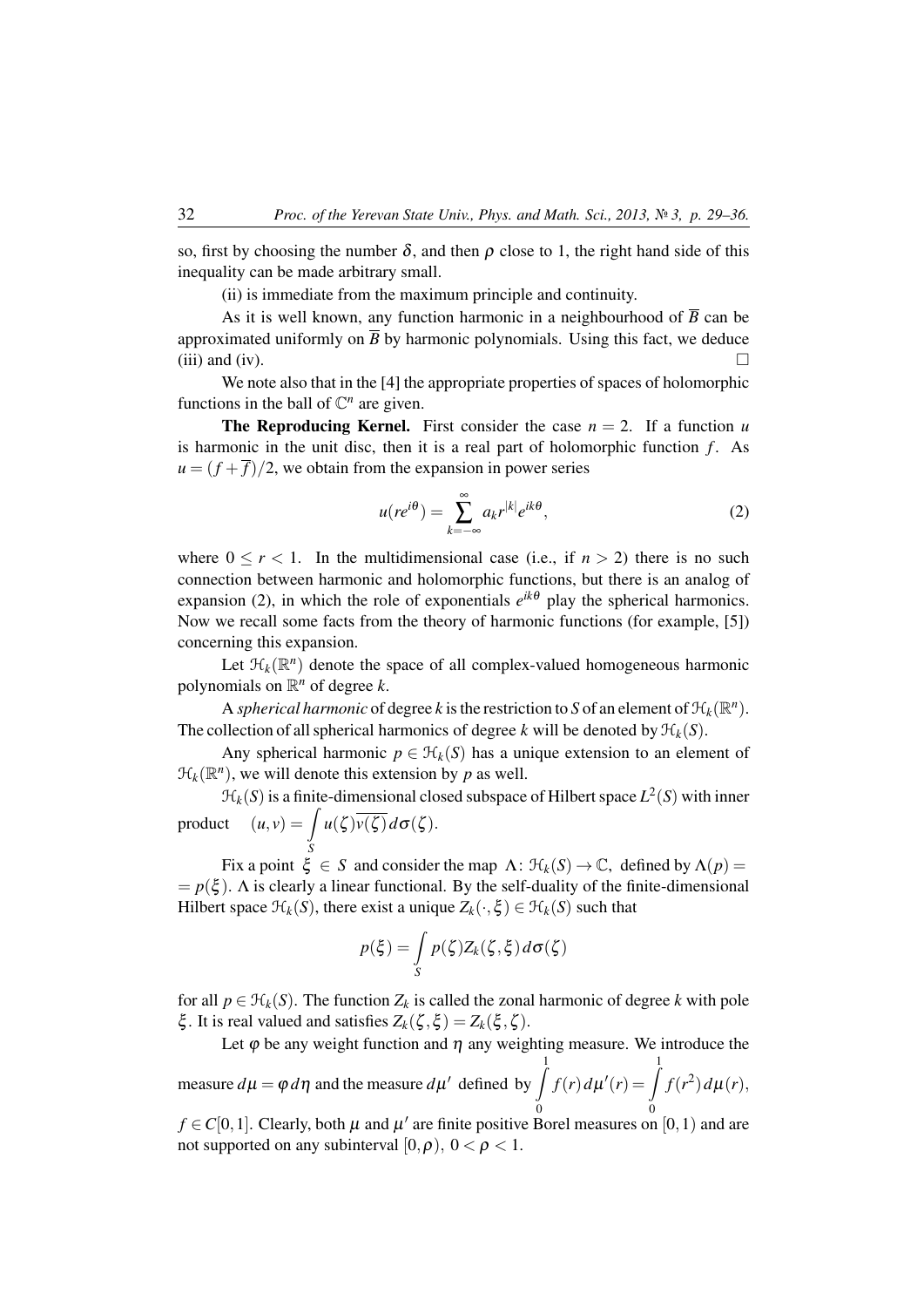Let  $x, y \in \mathbb{R}^n$  and  $x = r\zeta$ ,  $y = \rho \xi$  be their polar form, where  $r = |x|$ ,  $\rho = |y|$ ,  $\zeta$ ,  $\xi \in S$ . We introduce the function

$$
R_{\mu}(x,y) = \sum_{k=0}^{\infty} t_k^{-1} r^k \rho^k Z_k(\zeta,\xi) = \sum_{k=0}^{\infty} t_k^{-1} Z_k(x,y),
$$
 (3)

where  $t_k = \int_0^1$  $\boldsymbol{0}$  $r^k d\mu'(r) = \int_0^1$  $\boldsymbol{0}$  $r^{2k} d\mu(r)$ . In the second equality of (3),  $Z_k(x, y)$  is the

extension of  $Z_k(\zeta,\xi)$  in each variable from *S* to an element of  $\mathcal{H}_k(\mathbb{R}^n)$ , therefore,  $r^k \rho^k Z_k(\zeta, \xi) = Z_k(x, y).$ 

We shall use the duality relation between  $h_{\infty}(\varphi)$  and  $h^1(\eta)$ , which is given by the bilinear form

$$
\langle u, v \rangle = \int\limits_{S} \int\limits_{0}^{1} u(r\zeta) \overline{v(r\zeta)} \varphi(r) d\eta(r) d\sigma(\zeta), \quad u \in h_{\infty}(\varphi), \ v \in h^{1}(\eta). \tag{4}
$$

The following Proposition establishes that  $\langle u(\cdot), R_u(x, \cdot) \rangle = u(x)$  for all *u* ∈ *h*<sub>∞</sub>( $\varphi$ )∪*h*<sup>1</sup>( $\eta$ ). This means that the function *R*<sub>µ</sub>(*x*, *y*) is the reproducing kernel associated with the bilinear form (4).

*Proposition 3.*

a) For fixed *x* ∈ *B* the function  $R_{\mu}(x, y)$  is harmonic in the ball  $\{y: |y| < |x|^{-1}\}.$ b)  $R_u(x, y)$  is the reproducing kernel associated with the bilinear form (4), i.e. for all  $u \in h_{\infty}(\varphi) \cup h^{1}(\eta)$  we have

$$
\langle u(\cdot), R_{\mu}(x, \cdot) \rangle = u(x). \tag{5}
$$

*Proof*. We have

$$
t_k^{-1}r^k\rho^k|Z_k(\zeta,\xi)|\leq t_k^{-1}r^k\rho^k d_k,
$$
\n(6)

where  $d_k$  is the dimension of the space  $\mathcal{H}_k(S)$ . As it is known [5],

$$
d_k \leqslant C k^{n-2},\tag{7}
$$

where C is an absolute constant. As the measure  $\mu'$  does not vanish in any neighbourhood of 1, then

$$
t_k \geq \int_s^1 r^k d\mu'(r) \geq s^k \int_s^1 d\mu'(r), \quad k = 0, 1, 2, \ldots,
$$

implying that  $t_k^{-1} = O(s^{-k})$ ,  $k \to \infty$  for each  $0 < s < 1$ . Hence, using (6) and (7), we obtain that the series in the right hand side of (3) converges absolutely and uniformly on the set  $\{(x, y) \in \mathbb{R}^{2n} : ||x||y| \le q, 0 < q < 1\}$ , implying the statement a).

Taking into account the equality  $\varphi d\eta = d\mu$ , (4) gives us that (5) is an integral representation: for any function  $u \in h_{\infty}(\varphi)$  or  $u \in h^1(\eta)$ ,

$$
u(x) = \int\limits_{S} \int\limits_{0}^{1} u(r\zeta) R_{\mu}(x, r\zeta) d\mu(r) d\sigma(\zeta).
$$
 (8)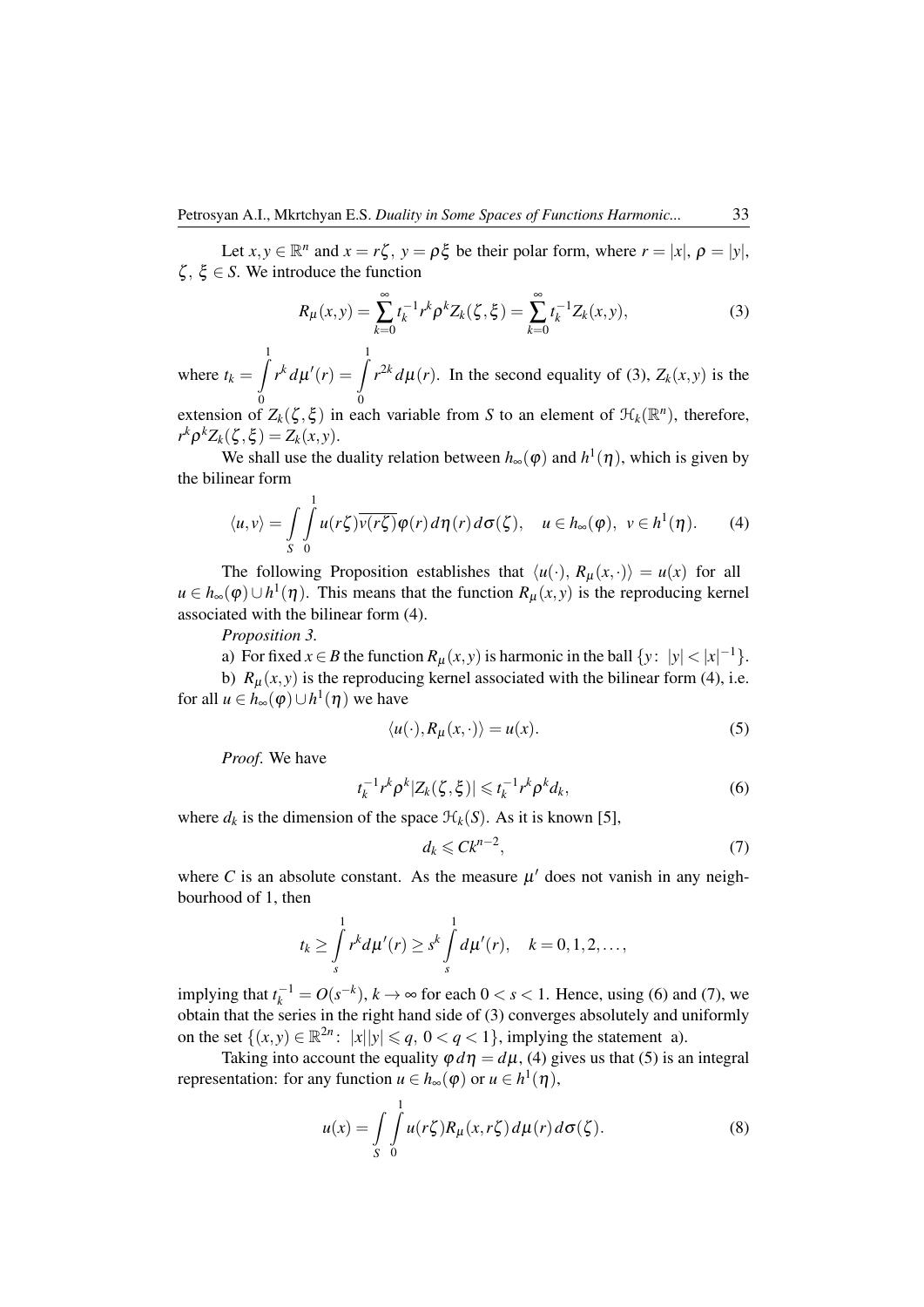We have 
$$
||u||_{\mu} = \int_{S} \int_{0}^{1} |u(r\zeta)| d\mu(r) d\sigma(\zeta) = \int_{S} \int_{0}^{1} |u(r\zeta)| \varphi(r) d\eta(r) d\sigma(\zeta)
$$
, hence,  

$$
||u||_{\mu} \le ||u||_{\varphi} \int_{0}^{1} d\eta(r) \le C ||u||_{\varphi},
$$
(9)

$$
||u||_{\mu} \leq \max \varphi(r) \int\limits_{S} \int\limits_{0}^{1} |u(r\zeta)| d\eta(r) d\sigma(\zeta) \leq C ||u||_{\eta}.
$$
 (10)

From (9) and (10) we deduce, that if  $u \in h_{\infty}(\varphi) \cup h^{1}(\eta)$ , then  $u \in h^{1}(\mu)$ . For functions from  $h^1(\mu)$  (in a slightly different notations) the formula (8) is proved in [4] (Theorem 1), so, we get statement b).  $\Box$ 

*Proposition 4.* Let  $\mathfrak{L}(R_{\mu}(x, \cdot))$  be the linear subspace spanned by the functions  $\{R_\mu(x, \cdot), x \in B\}$ . Then  $\mathfrak{L}(R_\mu(x, \cdot))$  is dense in  $h^1(\eta)$  and in  $h_0(\varphi)$ .

*Proof.* We will prove only for the case of  $h^1(\eta)$ , since the proof is similar for  $h_0(\varphi)$ . By the Hahn-Banach theorem it suffices to show, that if  $\Phi \in h^1(\eta)^*$  and  $\Phi(R_\mu(x, \cdot)) = 0$  for all  $x \in B$ , then  $\Phi$  vanishes on  $h^1(\eta)$ .

As  $R_{\mu}(x, y)$  is harmonic in  $|y| < |x|^{-1}$ , the series (3) converges in  $\overline{B}$  uniformly and consequently, also by the norm of  $h^1(\eta)$ . Therefore,

$$
\Phi\big(R_\mu(x,\cdot)\big) = \sum_{k=0}^\infty t_k^{-1} \Phi\big(Z_k(x,\cdot)\big) \tag{11}
$$

for any  $x \in B$ . Let  $\{e_1^{(k)}\}$  $e_{d_k}^{(k)}, \ldots, e_{d_k}^{(k)}$ *dk* be an orthonormal bases in  $\mathcal{H}_k(S)$ . Then  $Z_k(x, y) = \sum_{j=1}^{d_k} \bar{e}_j^{(k)}$  $j^{(k)}(x)e_j^{(k)}$  $j^{(k)}(y)$ . We have

$$
\Phi(Z_k(x,\cdot)) = \sum_{j=1}^{d_k} c_j^{(k)} \bar{e}_j^{(k)}(x),\tag{12}
$$

where  $c_j^{(k)} = \Phi(e_j^{(k)})$  $\mathcal{F}_j^{(k)}$ ). Thus,  $\Phi(Z_k(x, \cdot)) \in \mathcal{H}_k(\mathbb{R}^n)$  and (11) is the decomposition of function  $\Phi(R_\mu(x, \cdot))$  by homogeneous polynomials. We need to show that the equality  $\Phi(R_\mu(x, \cdot)) = 0$  implies  $\Phi(Z_k(x, \cdot)) = 0, \; \; k = 0, 1, \ldots$  Fix  $\zeta \in S$  and consider the restriction of the function  $\Phi(R_\mu(x, \cdot))$  on a line segment  $x = r\zeta$ ,  $0 \le r < 1$ .

 $\text{We have } \Phi(R_{\mu}(r\zeta,\cdot)) = \sum_{k=0}^{\infty} t_k^{-1} \Phi(Z_k(r\zeta,\cdot)) = \sum_{k=0}^{\infty} t_k^{-1} \Phi(Z_k(\zeta,\cdot)) r^k \equiv 0$ for all  $0 \leq r < 1$ .

By uniqueness theorem for coefficients of one variable power series  $\Phi(Z_k(\zeta, \cdot)) = 0$  (as  $t_k^{-1} \neq 0$ ),  $k = 0, 1, ...$  Hence, by (12), we get  $\Phi(Z_k(\zeta, \cdot)) =$  $=\sum_{j=1}^{d_k} c_j^{(k)}$  $\bar{e}^{(k)}_j \bar{e}^{(k)}_j$  $\zeta_j^{(k)}(\zeta) = 0$ ,  $\zeta \in S$ ,  $k = 0, 1, \ldots$ , and using the linear independence of the system  $\left\{ \bar{e}_{i}^{(k)} \right\}$  $\binom{k}{j}$   $\binom{d_k}{i}$ *j*=1, we obtain that  $c_j^{(k)} = 0$ ,  $j = 1, ..., d_k$ , for all  $k = 0, 1, ...$  Thus, Φ annihilates all harmonic polynomials, as any harmonic polynomial is a finite linear combination of  $e_i^{(k)}$  $j$ <sup>(k)</sup>. According to part (iii) of Proposition 2, Φ vanishes on  $h$ <sup>1</sup>(η). □

For a weighting measure η let *L* 1 (*d*η *d*σ) and *L* <sup>∞</sup>(*d*η *d*σ) denote, respectively, the Banach spaces of complex-valued integrable and essentially bounded measurable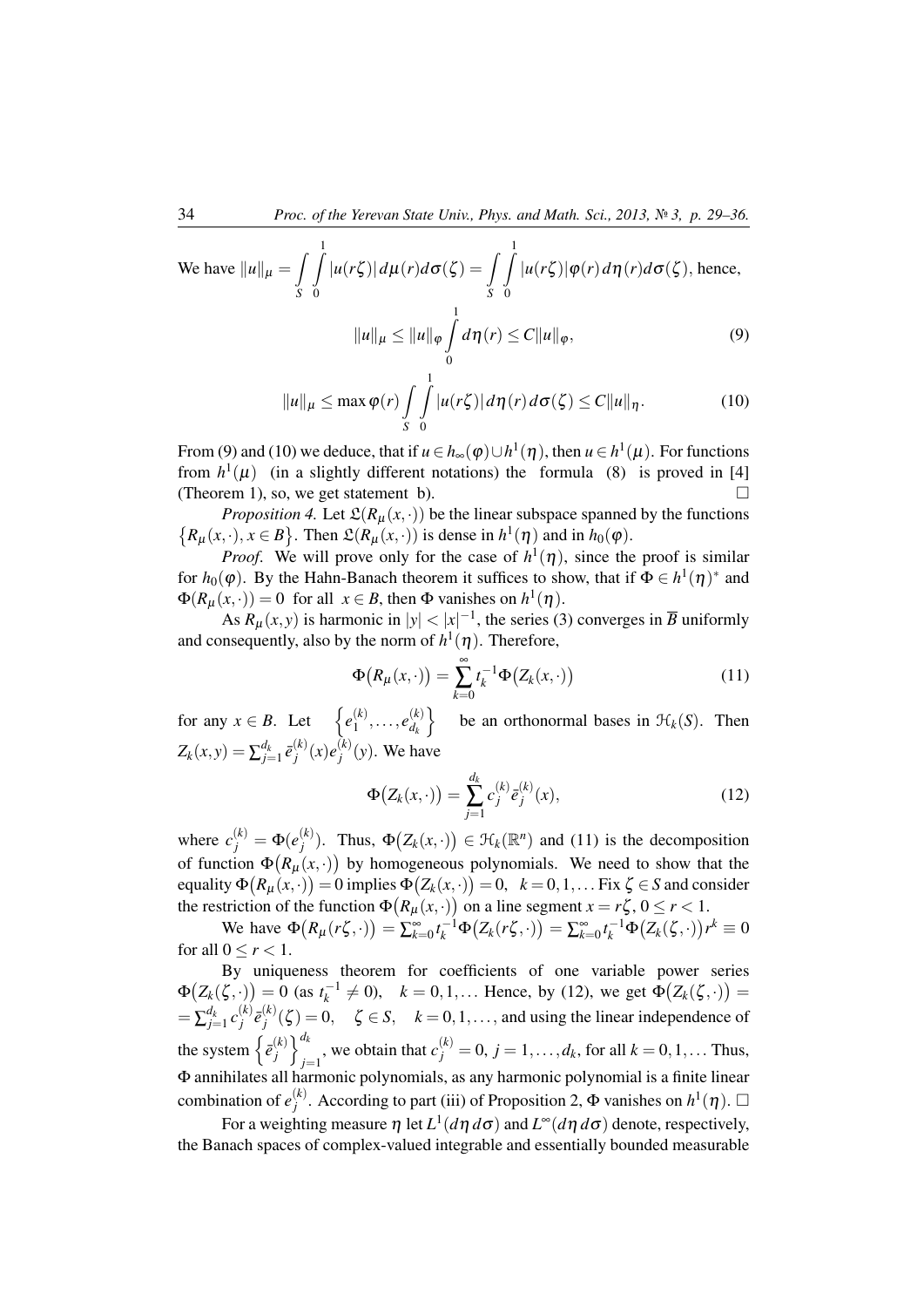functions with respect to the measure  $d\eta d\sigma$  on *B*. Denote the norms of these spaces by  $\|\cdot\|_n$  and  $\|\cdot\|_{\infty}$  respectively. Let  $C_0(B)$  be the Banach space of complex-valued continuous functions on  $\overline{B}$  that vanish on *S* with the supremum norm. It is well known that the dual of  $C_0(B)$  is  $M(B)$ , the space of finite complex Borel measures on *B* with the total variation norm. We identify  $L^1(d\eta \, d\sigma)$  with the absolutely continuous measures with respect to *d*η *d*σ.

The main result of the present paper is the following theorem.

*The orem.* Let  $\varphi$  be a weight function,  $\eta$  be a weighting measure and  $R_{\mu}$ be the corresponding reproducing kernel (3). Consider the integral linear operators

$$
(Tf)(x) = \int_{S} \int_{0}^{1} R_{\mu}(x, r\zeta) f(r\zeta) d\eta(r) d\sigma(\zeta), \quad f \in L^{\infty}(d\eta d\sigma),
$$
  

$$
(Sv)(x) = \int_{B} R_{\mu}(x, y) \varphi(y) d\nu(y), \qquad v \in M(B).
$$

The following conditions are equivalent:

(i)  $\|R_{\mu}(x,\cdot)\|_{\eta} \leq \frac{c}{\omega}$  $\frac{\epsilon}{\varphi(x)}, \quad x \in B;$ (ii) *T* is a bounded operator from  $L^{\infty}(d\eta \, d\sigma)$  into  $h_{\infty}(\varphi)$ ; (iii) *S* is a bounded operator from  $M(B)$  into  $h^1(\eta)$ ; (iv)  $h^1(\eta)^* \sim h_\infty(\varphi)$ ; (v)  $h_0(φ)^*$  ∼  $h^1(η)$ .

*Proof.* The implication (i)  $\Rightarrow$  (ii) is immediate from the definition of *T*. Indeed,

$$
|(Tf)(x)| \leq ||f||_{\infty} \int_{S} \int_{0}^{1} |R_{\mu}(x,r\zeta)| d\eta(r) d\sigma(\zeta) = ||f||_{\infty} ||R_{\mu}(x,\cdot)||_{\eta} \leq ||f||_{\infty} \frac{c}{\varphi(x)},
$$

implying  $||Tf||_{\varphi} \leq c||f||_{\infty}$ .

It follows from Fubini's theorem, that (i) implies (iii). To prove this, note that

$$
|Sv|_{\eta} = \int_{B} \left| \int_{B} R_{\mu}(r\zeta, y) \varphi(y) d\nu(y) \right| d\eta(r) d\sigma(\zeta) \le
$$
  

$$
\le \int_{B} \left( \int_{B} |R_{\mu}(r\zeta, y)| d\eta(r) d\sigma(\zeta) \right) \varphi(y) d|\nu|(y) \le \int_{B} \frac{c}{\varphi(y)} \varphi(y) d|\nu|(y) = c |\nu|.
$$

We now show that (iii) implies (v). The condition  $(v)$  means that each element from  $h^1(\eta)$  can be identified with some linear functional on  $h_0(\varphi)$  by means of a duality relation (4). More exactly, if we define a functional  $l_v(u) = \langle u, v \rangle$ ,  $u \in h_0(\varphi)$ for a given function  $v \in h^1(\eta)$ , then  $l_v \in h_0(\varphi)^*$ . Conversely, for each functional  $l \in h_0(\varphi)^*$  there exist a unique  $v \in h^1(\eta)$  such that  $l = l_v$ . Besides, the norms  $||l_v||$ and  $||v||_n$  are equivalent.

Indeed, according to the Holder's inequality,  $|l_v(u)| = |\langle u, v \rangle| \le ||v||_p ||u||_{\varphi}$ .

Thus,  $l_v \in h_0(\varphi)^*$  and  $||l_v|| \le ||v||_{\eta}$ . It remains to prove that there exist a constant *c* such that each functional  $l \in h_0(\varphi)^*$  is represented as  $l = l_v$ , where  $\nu \in h^1(\eta)$  and  $\|\nu\|_{\eta} \le c \, \|l\|.$